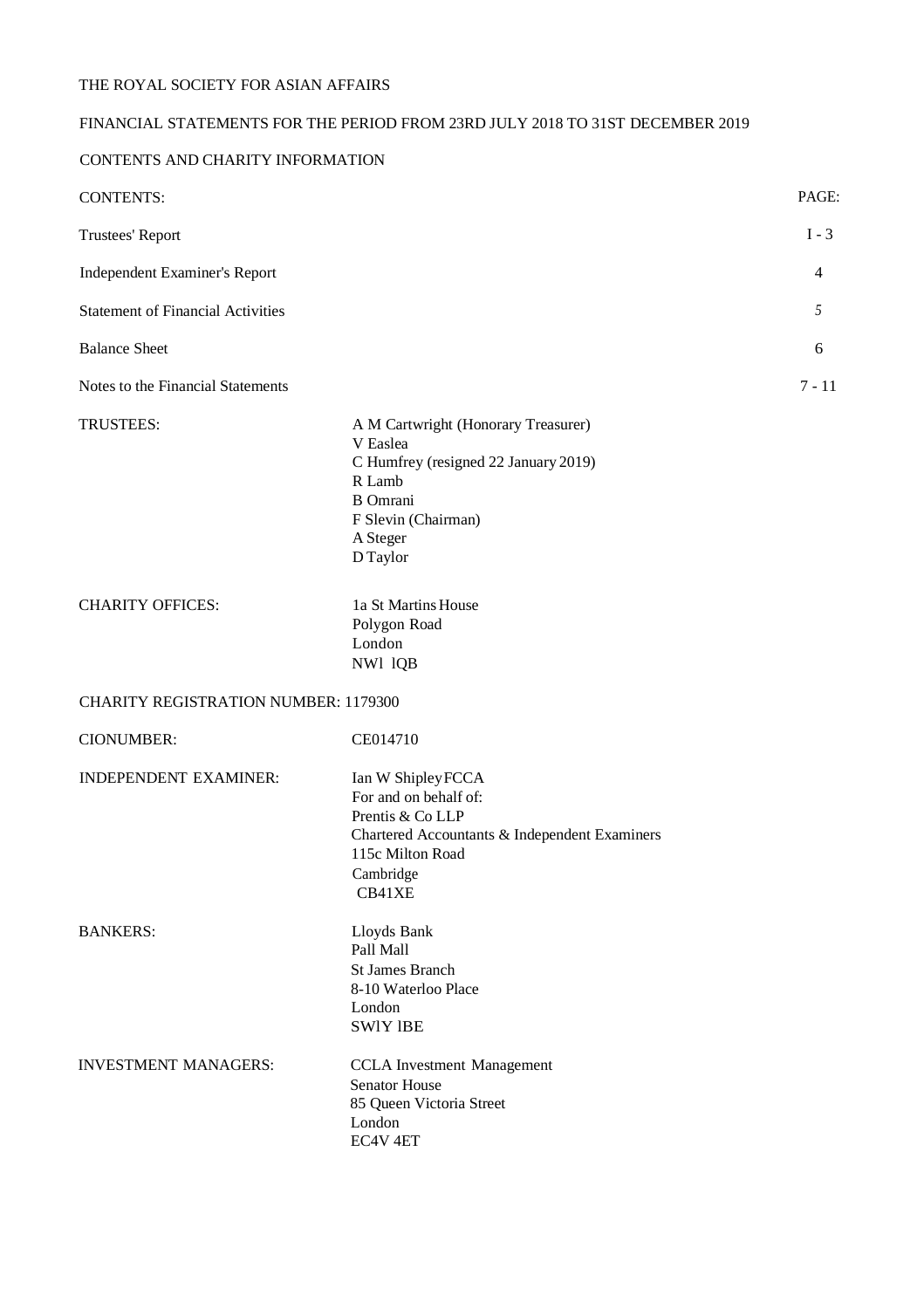# THE ROYAL SOCIETY FOR ASIAN AFFAIRS **EXECUTES PAGE I**

# FINANCIAL STATEMENTS FOR THE PERIOD FROM 23RD JULY 2018 TO 31ST DECEMBER2019

## REPORT OF THE TRUSTEES

The Trustees present their annual report and financial statements of the charity for the period ended 31st December 2019. The financial statements have been prepared in accordance with the accounting policies set out in note 1 to the accounts and comply with the Charity's trust deed, the Charities Act 2011 and Accounting and Reporting by Charities: Statement of Recommended Practice applicable to charities preparing their accounts in accordance with the Financial Reporting Standard applicable in the UK and Republic of Ireland (FRS102) (effective 1st January 2019).

## STRUCTURE GOVERNANCE AND MANAGEMENT

The Royal Society for Asian Affairs was reconstituted as a Charitable Incorporated Organisation (CIO) on 23rd July 2018 reference 1179300, and assets transferred from the old Society on I 0th January 2019. The Society was originally established as the Central Asian Society in 1901 and in 1931 was granted its Royal designation. In 1975 the Charity changed its name to The Royal Society for Asian Affairs (known also as RSAA).

The Society is now governed by its trust deed following conversion to CIO status.

Trustees are appointed at the Annual General Meeting for a three-year term and are eligible for re-election.

On appointment all Trustees received an induction pack and are informed of their duties as Trustees.

### OBJECTIVES AND ACTIVITIES FOR THE PUBLIC BENEFIT

The Charity's objectives are to promote learning and advance education in the subject of and with regard to all the countries of Asia.

The Charity aims to achieve this through publishing material, arranging events, tours and courses, maintaining a library and collaboration with other organisations.

The Trustees have referred to the guidance contained in the Charity Commission general guidance on public benefit and continue to do so. The Trustees believe public benefit is satisfied by the advancement of education the Charity undertakes.

## ACHIEVEMENTS AND PERFORMANCE

The Society continued to pursue its educational objectives and to promote interest in Asia through a programme of lectures and dinner events in London. The Society held one full-day conference in London jointly with the Woodrow Wilson Center and King's College London. A schools' day was held, as in previous years, at SOAS.

The Society's journal, *Asian Affairs,* was published four times, including a special edition devoted to the proceedings of the joint conference referred to above. The Society secured the collaboration of SOAS for a further conference to be held in 2020. Downloads of articles from the journal showed strong growth.

The Society awarded the Sir Percy Sykes Memorial Medal to Francese Vendrell CMG in recognition of his lifetime contribution to the resolution of disputes in Asia. The medal was presented at the Society's Biennial Dinner in May 2019 at which a speech was also given by Lord Malloch-Brown.

The Society awarded five JPT Family Trust scholarships for travel in support of medical study and three RSAA Travel Awards in support of research.

The Society's collaboration with Haileybury College was deepened, with additional books provided by the Society to the library collection held at Haileybury and the adoption by Haileybury of the same cataloguing system already operated by the Society.

The board adopted a policy against any further sale of items from the Society's archives.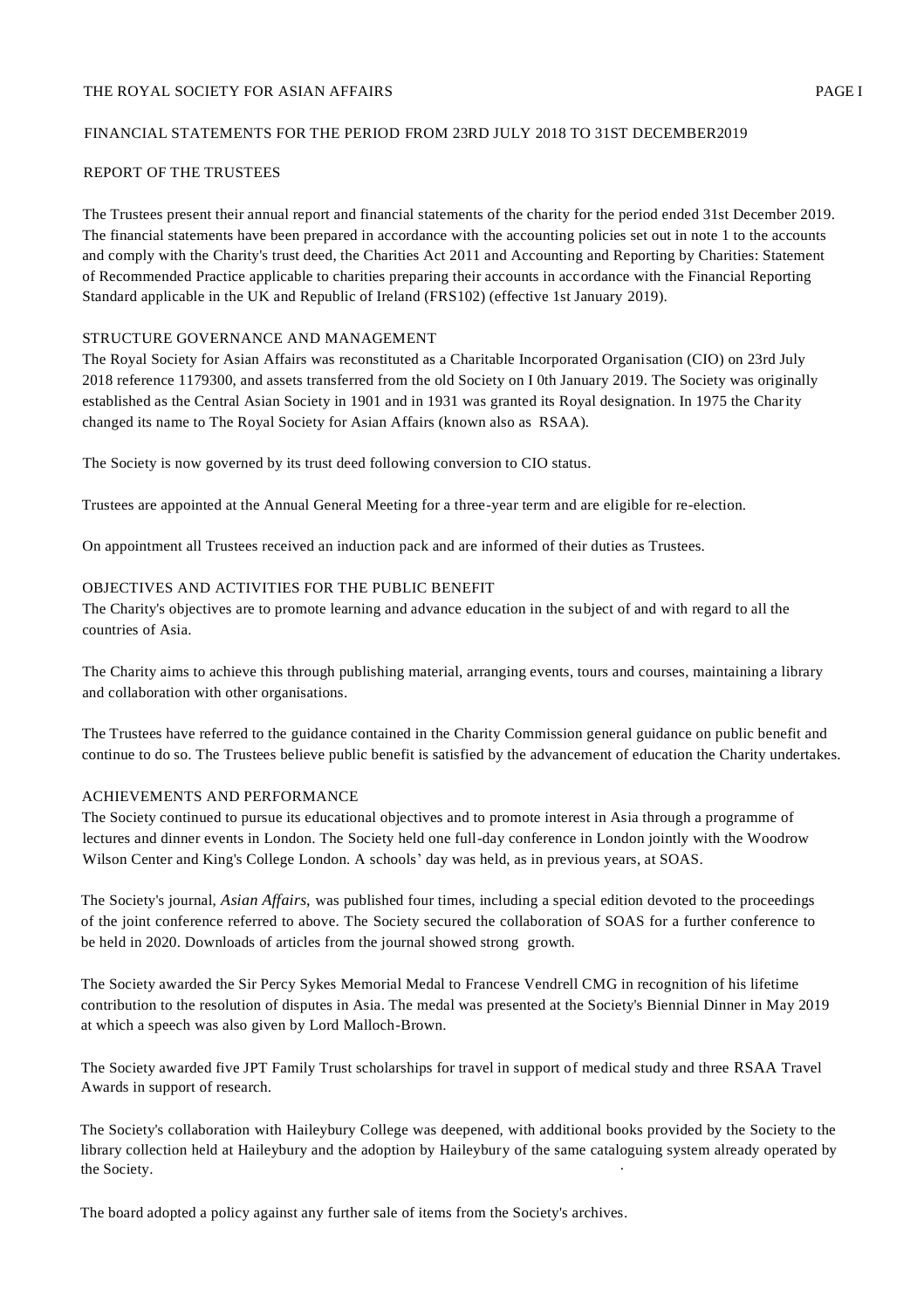# FINANCIAL STATEMENTS FOR THE PERIOD FROM 23RD JULY 2018 TO 31ST DECEMBER 2019

## REPORT OF THE TRUSTEES .......................CONT

The Society's transition from an unincorporated charity to a Charitable Incorporated Organisation, begun in 2017, was completed with the transfer of assets from the old charity to the new on in January 2019.

The position of President of the Society was vacant for the whole of2019 following the end of Lord Davies' term of office, but the Society is honoured that Professor Peter Frankopan has taken on the presidency with effect from April 2020. The position of Patron of the Society became vacant with the withdrawal of HRH the Duke of York from public duties in late 2019.

#### FINANCIAL REVIEW

The Society had a surplus of £848,042 for the period, following the transfer of assets donated from the previous Society. Investments showed unrealised gains of £104,022. Reserves currently stand at £848,042 and the Trustees consider the financial situation of the Charity satisfactory.

#### POST-YEAR-END EVENTS

The coronavirus pandemic presented fundamental challenges to the RSAA's established operating practices, but also opportunities.

The last three years of investment in new internet-based back-office systems meant that administrative functions could be continued seamlessly with staff working from home. There was therefore no need for the Society to make use of the UK government's furlough scheme or to make any redundancies beyond one that had, for other reasons, already been implemented at the tum of the year.

The Society then implemented a wholly new and enlarged programme of weekly online lectures as well as increased blog activity, a quiz and a competition.

The new activities have proved very popular. Lecture audiences have grown from an average of less than fifty between 2017 and early 2020 to an average online audience of eight-five and a peak of 136.

Participants for whom a London venue was not readily accessible are now joining online events regularly, including from all time zones and latitudes.

A planned conference on the environment and social justice in Asia, had to be cancelled, but the substance of the event will be published as a special edition of Asian Affairs*.*

#### RESERVE POLICY

The Society has no permanent endowment but has a policy of retaining funds in reserves to support future growth, to allow for future expenditure and to generate ongoing income to support the Society's charitable activities. The Trustees consider the current level of reserves at £848,000 appropriate to these purposes.

# PLANS FOR FUTURE PERIODS

For the foreseeable future the Society's lectures will remain online.

A process of strategic review and adjustment, begun with the transition to a CIO, will continue throughout 2020 and 2021 aimed at enhancing the quality and quantity of the Society's output and reducing cost overheads.

That review will now additionally draw on the successful experience of delivering RSAA events online and of operating with less reliance on fixed premises.

As an initial cost-saving measure, one staff position was made redundant from January 2020.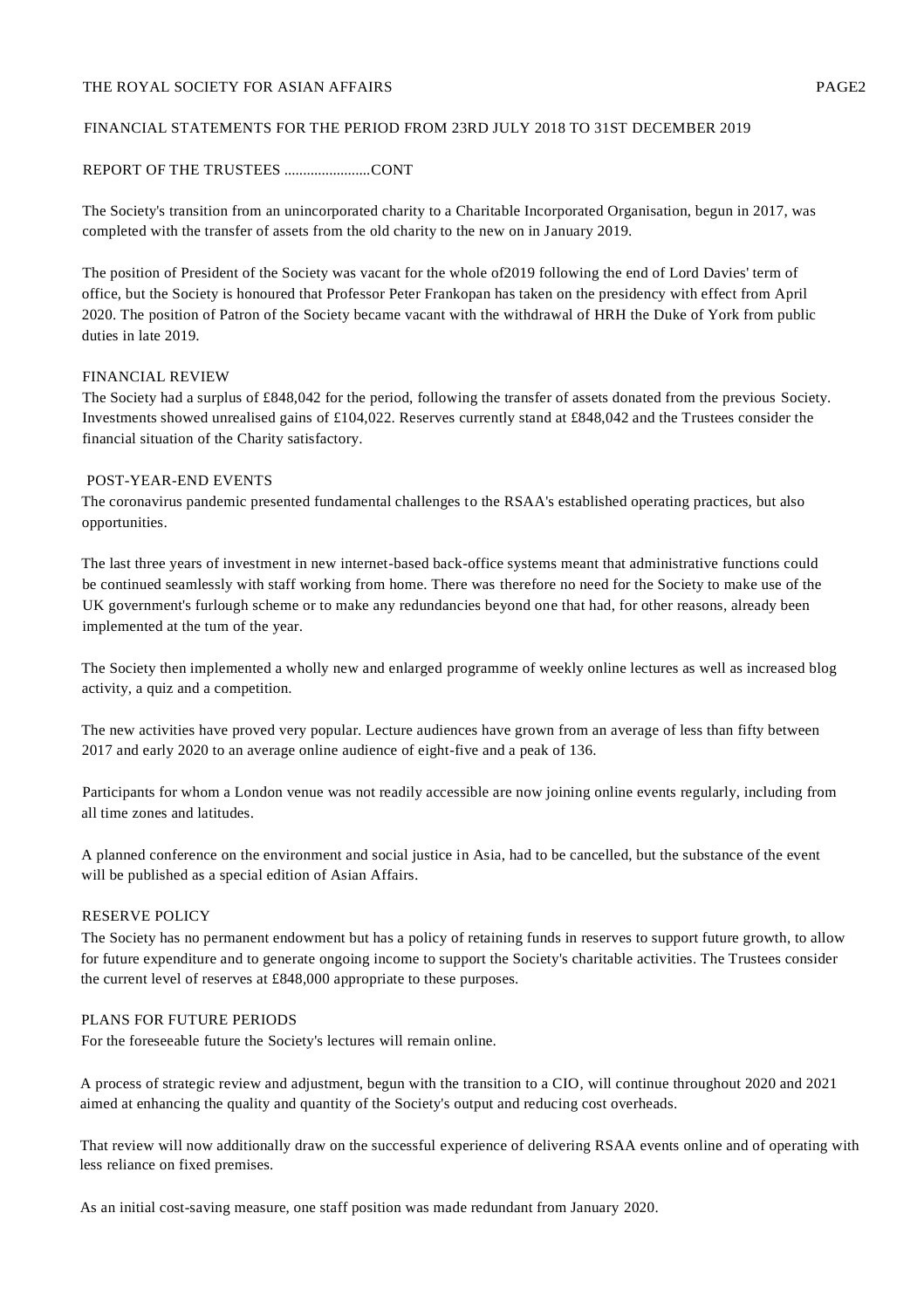# FINANCIAL STATEMENTS FOR THE PERIOD FROM 23RD JULY 2018 TO 31ST DECEMBER 2019

## REPORT OF THE TRUSTEES....................... CONT

A new website will be launched, providing better integration of membership services, improved access to recordings of the Society's events and incorporating the RSAA blog.

The Society's collaboration with Haileybury College will be further strengthened.

## KEY PERSONNEL AND PAY POLICY

The Charity is directed and controlled on a day to day basis by a Chief Executive Officer and two assistants, together with support from volunteers. The Trustees are responsible for the strategic direction of the Charity and are not remunerated for their duties as Trustees. The CEO is accountable to the Trustees.

# TRUSTEES' RESPONSIBILITIES IN RELATION TO THE FINANCIAL STATEMENTS

The Charity's Trustees are responsible for preparing a Trustees' annual report and financial statements in accordance with applicable law and United Kingdom Accounting Standards (United Kingdom Generally Accepted Accounting Practice).

The law applicable to charities in England and Wales requires the Charity Trustees to prepare financial statements for each year which give a true and fair view of the state of affairs of the Charity and of the incoming resources and application of resources, of the Charity for that period. In preparing the financial statements, the Trustees are required to:

- select suitable accounting policies and then apply them consistently;
- observe the methods and principles in the applicable Charities SORP;
- make judgements and estimates that are reasonable and prudent;
- state whether applicable accounting standards have been followed, subject to any material departures that must be disclosed and explained in the financial statements;
- prepare the financial statements on a going concern basis unless it is inappropriate to presume that the charity will continue in operation.

The Trustees are responsible for keeping proper accounting records which disclose with reasonable accuracy at any time the financial position of the Charity and to enable them to ensure that the financial statements comply with the Charities Act 2011, the applicable Charities (Accounts and Reports) Regulations and the provisions of the Trust Deed. They are also responsible for safeguarding the assets of the Charity and taking reasonable steps for the prevention and detection of fraud and other irregularities.

## APPROVAL

This report was approved by the Trustees on and signed on their behalf.

F SLEVIN **CHAIRMAN** 

A CARTWRIGHT HONORARY TREASURER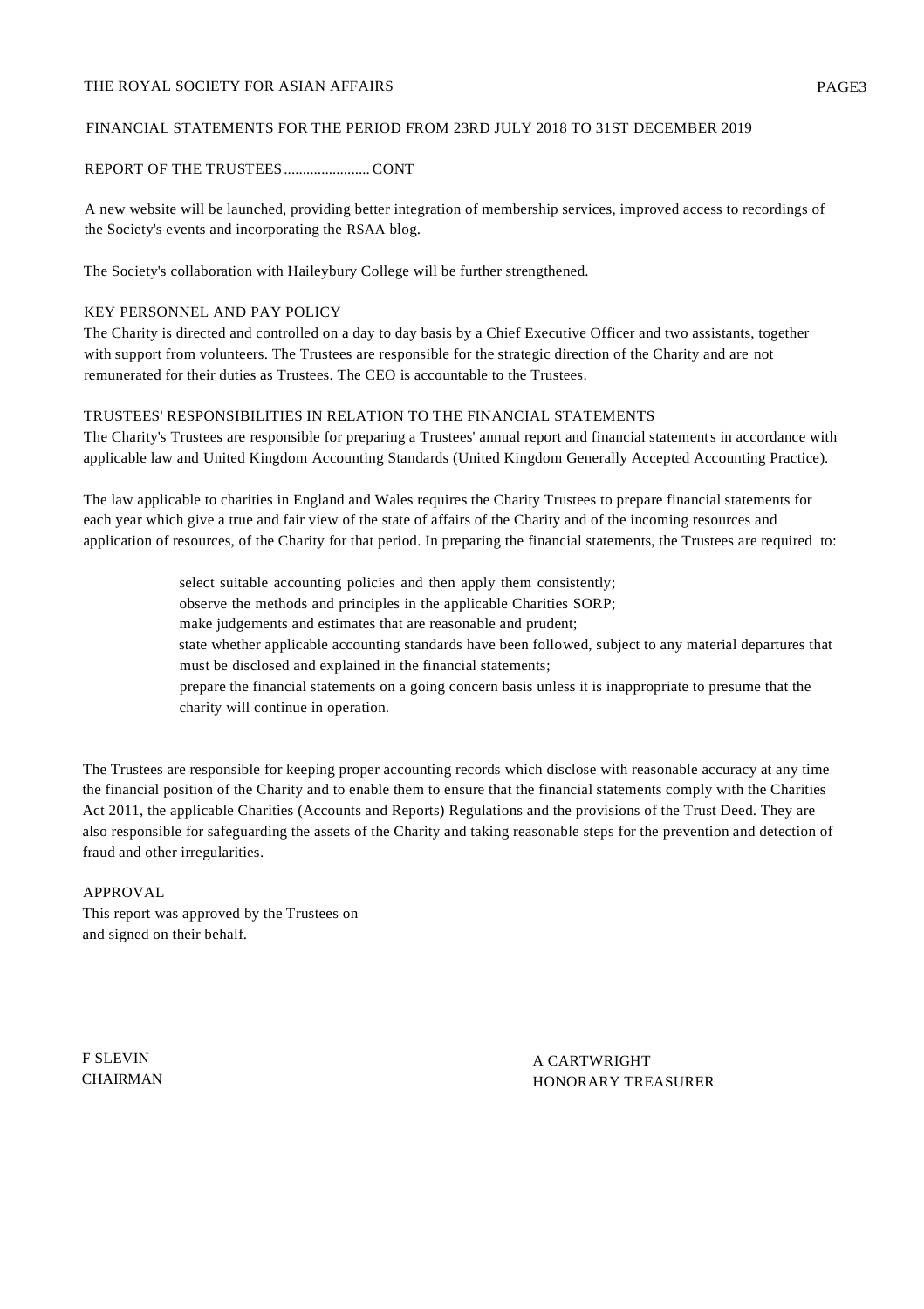# INDEPENDENT EXAMINER'S REPORT TO THE TRUSTEES OF THE ROYAL SOCIETY FOR ASIAN AFFAIRS

I report to the Charity Trustees on my examination of the accounts of the charitable company for the period ended 31st December 2019, which are set out on pages 5 to 11.

# RESPONSIBILITIES AND BASIS OF REPORT

As the Charity's Trustees of the Charity you are responsible for the preparation of the accounts in accordance with the requirements of the Charities Act 2011 ('the 2011 Act').

Having been satisfied that the accounts of the Charity are not required to be audited under the 2011 Act and are eligible for independent examination, I report in respect ofmy examination of your Charity's accounts are carried out under s.145 of the Charities Act 2011 (the '2011 Act'). In carrying out my examination I have followed the Directions given by the Charity Commission under s.145(5)(b) of the 2011 Act.

# INDEPENDENT EXAMINERS' STATEMENT

Since the Charity's gross income exceeded £250,000 your examiner must be a member of a body listed in s.145 of the 2011 Act. I confirm that I am qualified to undertake the examination because I am member of Association of Chartered Certified Accountants which is one of the listed bodies.

I have completed my examination. I confirm that no matters have come to my attention in connection with the examination giving me cause to believe:

- (1) accounting records were not kept in respect of the Charity as required by s.310 of the 2011 Act;
- (2) the accounts do not accord with those accounting records;
- (3) the accounts do not comply with the applicable requirements concerning the form and contents of the accounts set out in the Charities (Accounts and Reports) Regulations 2008 other than any requirement that the accounts give a 'true and fair' view which is not a matter considered as part of an independent examination; or;
- (4) the accounts have not been prepared in accordance with the methods and principles of the Statement Recommended practice for accounting and reporting by charities (applicable to charities preparing their accounts in accordance with the Financial Reporting Standard applicable in the UK and Republic oflreland (FRS102)).

I have no concerns and have come across no other matters in connection with the examination to which attention should be drawn in this report in order to enable a proper understanding of the accounts to be reached.

> IAN W SHIPLEY FCCA FOR AND ON BEHALF OF: PRENTIS & CO LLP CHARTERED ACCOUNTANTS & INDEPENDENT EXAMINERS

115c Milton Road Cambridge CB41XE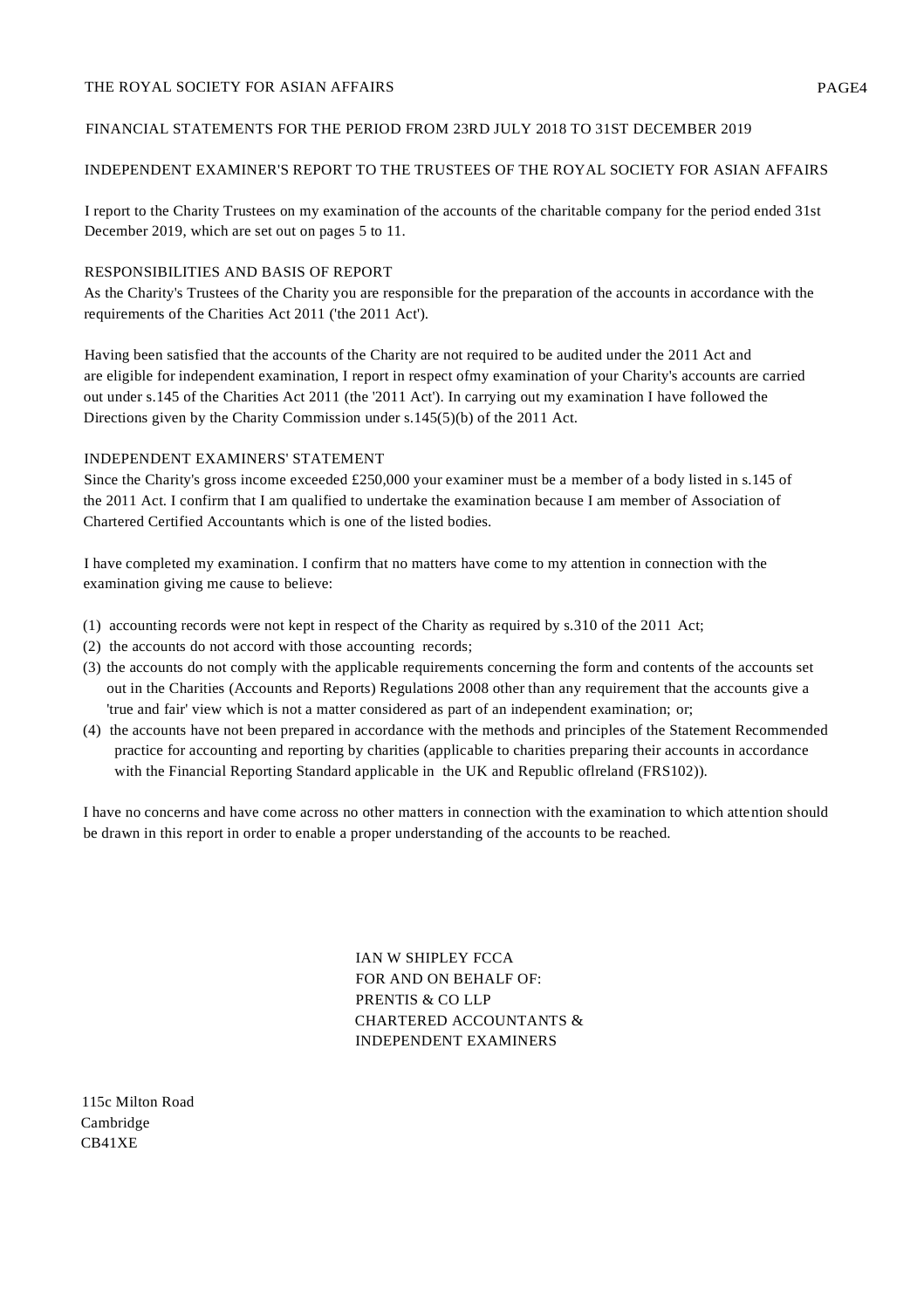# FINANCIAL STATEMENTS FOR THE PERIOD FROM 23RD JULY 2018 TO 31ST DECEMBER2019

# STATEMENT OF FINANCIAL ACTIVTIES

|                                       |                | 2019   |
|---------------------------------------|----------------|--------|
|                                       | <b>Note</b>    | £      |
| <b>INCOME</b>                         |                |        |
| Subscriptions, donations and legacies | $\overline{2}$ | 67085  |
| <b>Charitable Activities</b>          | 3              | 80710  |
| <b>Investment</b> Income              | 4              | 29578  |
| Reserves donated from                 |                |        |
| unincorporated Society                |                | 760505 |
| TOTAL INCOME                          |                | 937878 |
| <b>EXPENDITURE</b>                    |                |        |
| <b>Charitable Activities</b>          |                | 198033 |
|                                       | 5              |        |
| TOTAL EXPENDITURE                     |                | 198033 |
|                                       |                |        |
| NET INCOME BEFORE                     |                |        |
| <b>GAINS ON INVESTMENTS</b>           |                | 739845 |
|                                       |                |        |
| Net gains on investment assets        | 10             | 108197 |
| NET MOVEMENT IN FUNDS                 |                | 848042 |
|                                       |                |        |
| RECONCILIATION OF FUNDS               |                |        |
| Total Funds brought forward           |                |        |
|                                       |                |        |
| Total Funds carried forward           |                | 848042 |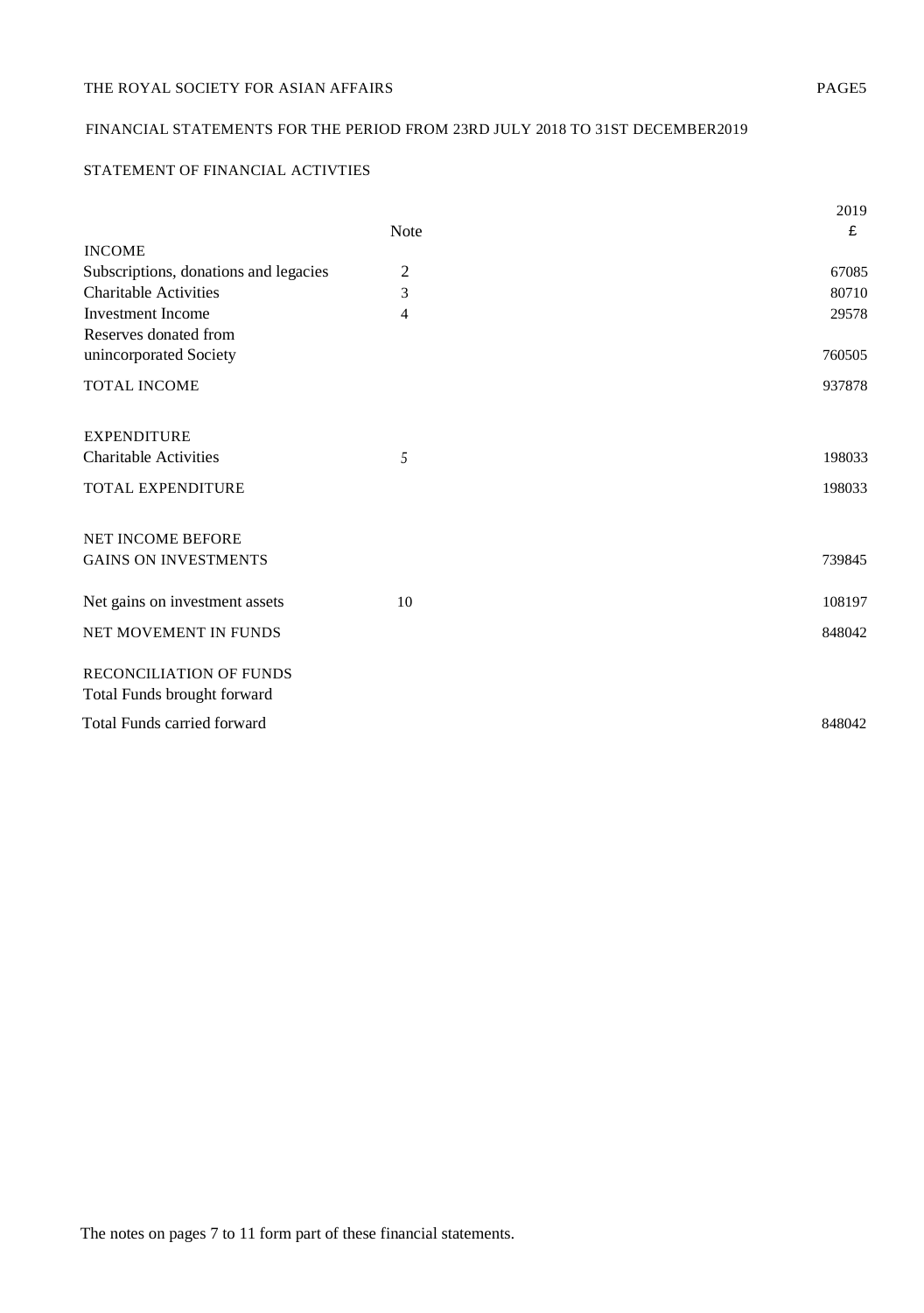# FINANCIAL STATEMENTS FOR THE PERIOD FROM 23RD JULY 2018 TO 31ST DECEMBER 2019

# BALANCE SHEET

|                                       |              | 2019           |
|---------------------------------------|--------------|----------------|
|                                       | <b>Notes</b> | $\pounds$<br>£ |
| <b>FIXED ASSETS</b>                   |              |                |
| Library                               | 8            |                |
| Office equipment                      | 9            | 8524           |
| Investments                           | 10           | 810810         |
|                                       |              | 819335         |
| <b>CURRENT ASSETS</b>                 |              |                |
| Stock                                 | 11           | 1080           |
| Debtors                               | 12           | 62665          |
| Cash at bank and in hand              |              | 2679           |
|                                       |              | 66424          |
|                                       |              |                |
| <b>LIABILITIES</b>                    |              |                |
| Creditors falling due within one year | 13           | 37717          |
|                                       |              | $-$            |
| <b>Net Current Assets</b>             |              | 28707          |
| <b>NET ASSETS</b>                     |              | --<br>848042   |
|                                       |              |                |
|                                       |              |                |
| THEFUNDSOFTHECHARITY                  | 16           |                |
| Unrestricted funds                    |              | 846481         |
| Designated funds                      |              | 1561           |
|                                       |              | 848042         |

The financial statements were approved by the Trustees on and signed on their behalf.

FSLEVIN CHAIRMAN

A CARTWRIGHT HONORARY TREASURER

The notes on pages 7 to 11 form part of these financial statements.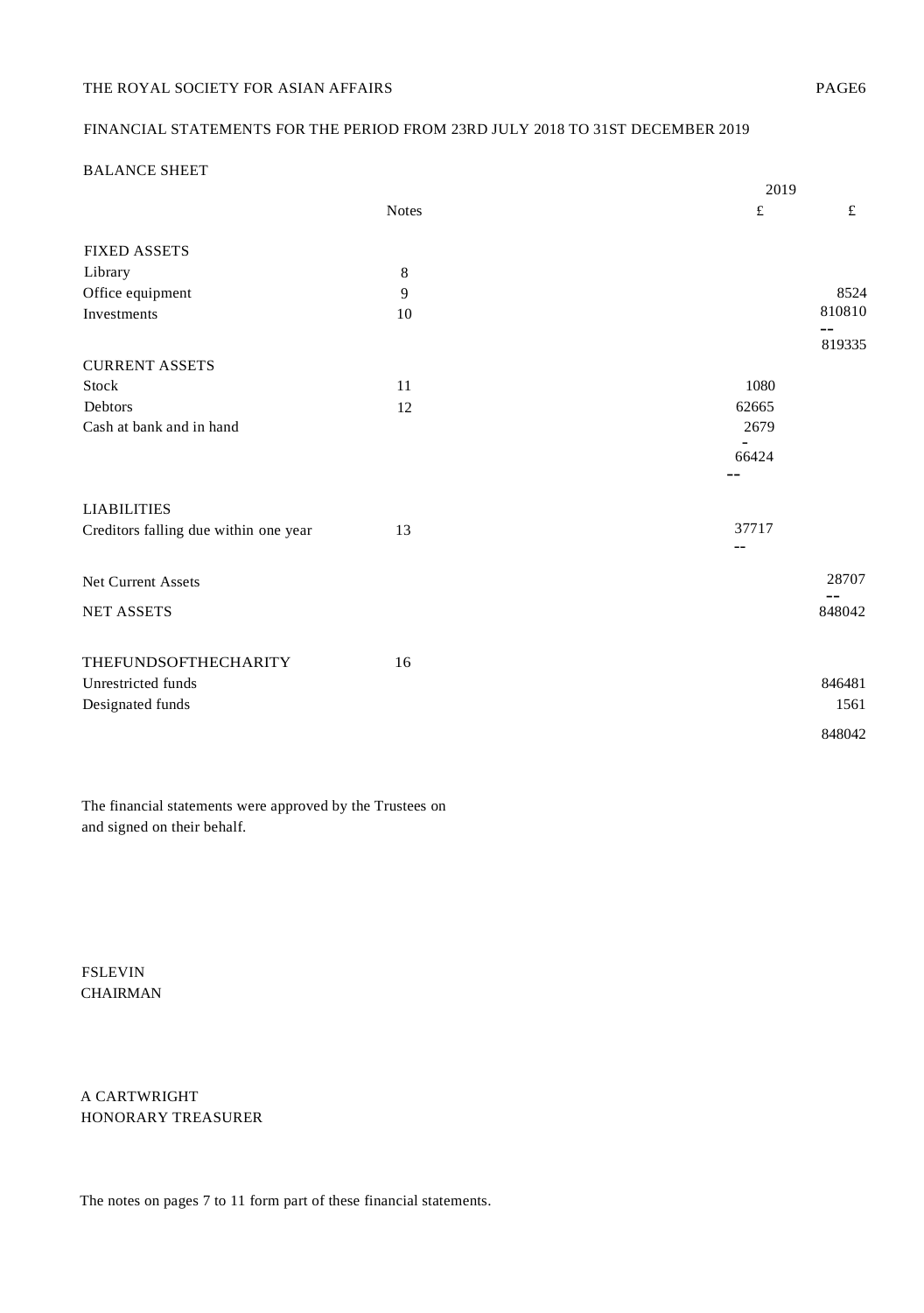#### NOTES TO THE FINANCIAL STATEMENTS

#### I. ACCOUNTING POLICIES

#### **(a) BASIS OF PREPARATION AND ASSESSMENT OF GOING CONCERN**

The financial statements have been prepared under the historical cost convention with items recognised at cost or transaction value unless otherwise stated in the relevant notes to these financial statements. The financial statements have been prepared in accordance with the Statement of Recommended Practice: Accounting and Reporting by Charities preparing their accounts in accordance with the Financial Reporting Standard applicable in the UK and Republic oflreland (FRS 102) issued in October 2019 and effective 1st January 2019, and the Financial Reporting Standard applicable in the United Kingdom and Republic of Ireland (FRS 102) and the Charities Act 2011.

The Trust constitutes a public benefit entity as defined by FRS I 02.

The Trustees consider that there are no material uncertainties about the Trust's ability to continue as a going concern. The most significant areas of uncertainty that affect the carrying value of assets held by the Trust are the level of investment return and the performance of investment markets.

#### **(b) INCOME RECOGNITION**

Incoming resources are included when receivable, with the exception of subscriptions which are recognised as income when received; subscriptions in advance however are deferred.

## **(c) EXPENDITURE RECOGNITION**

All expenditure is accounted for on an accruals basis and has been classified under headings that aggregate all costs related to that category.

#### **(d) GOVERNANCE COSTS**

These costs relate to central management and administration costs, management of the Charity's assets, organisational management and compliance with constitutional and statutory requirements.

## **(e) SUPPORT COSTS**

Overheads and support costs have been apportioned on an appropriate basis e.g. staff time.

## **(t) TAXATION**

The Society is a registered Charity and its income is exempt from Corporation tax as it is applied for charitable purposes.

#### **(g) DEPRECIATION**

Depreciation is provided to write off the costs of tangible fixed assets on a reducing balance over their useful economic lives at the following rates:-

Office equipment and fittings - 25% Software - 25%

# **(h) FIXED ASSETS INVESTMENTS**

Investments are a form of basic financial instrument and are initially recognised at their transaction value and subsequently measured at their fair value as at the balance sheet date using the closing quoted market price. The Statement of Financial Activities includes the gains and losses arising on the revaluation and disposal throughout the year.

The Charity does not acquire put options, derivatives or other complex financial instruments.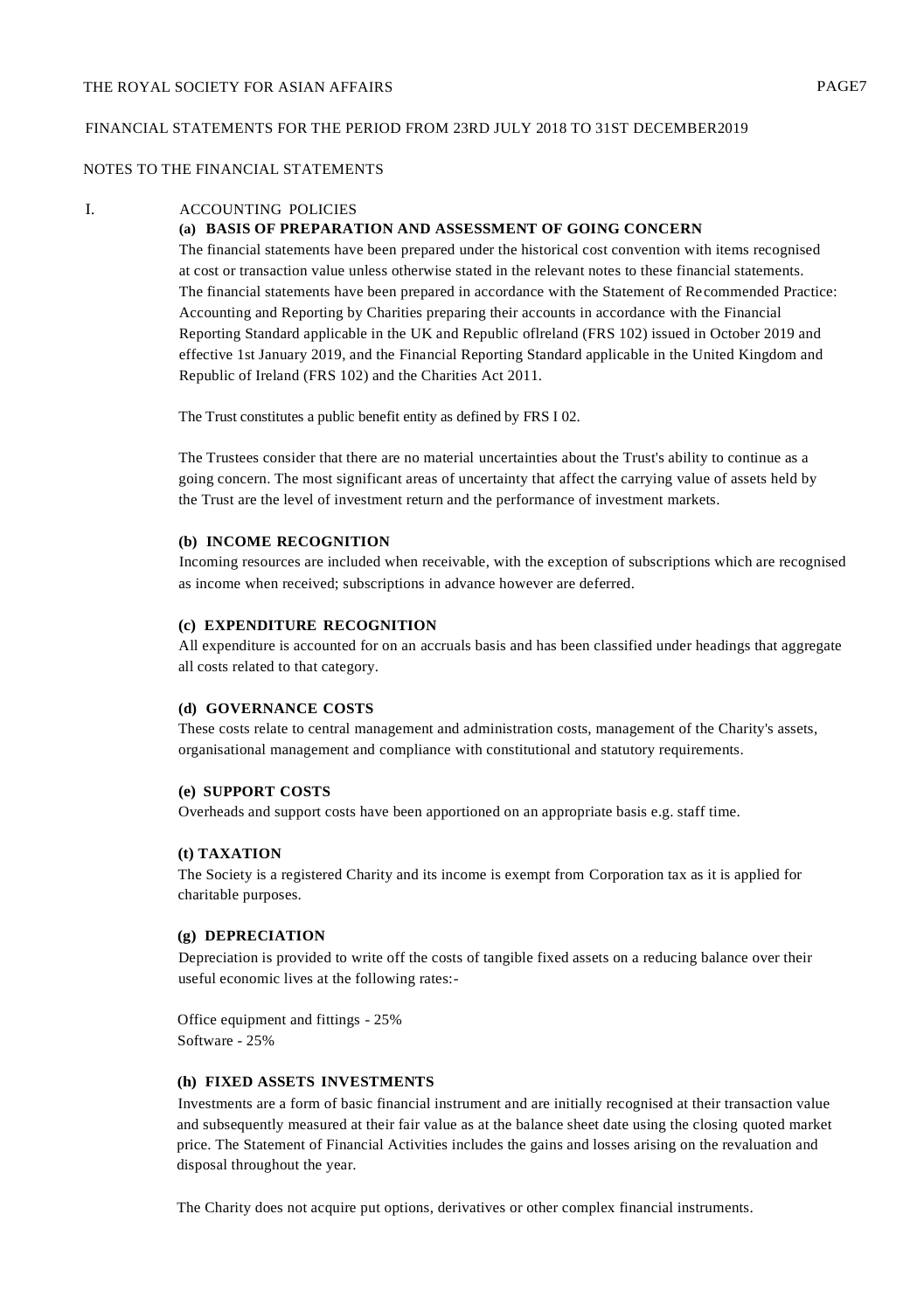# NOTES TO THE FINANCIAL STATEMENTS

The main form of financial risk faced by the Charity is that of volatility in equity markets and investment markets due to wider economic conditions, the attitude of investors to investment risk, and changes in sentiment concerning equities and within particular sectors and sub sectors.

## **(i) REALISED GAINS AND LOSSES**

All gains and losses are taken to the Statement of Financial Activities as they arise. Realised gains and losses on investments are calculated as the difference between sales proceeds and their opening carrying value or their purchase value if acquired subsequent to the first day of the financial year. Unrealised gains and losses are calculated as the difference between the fair value at the year end and their carrying value. Realised and unrealised investment gains and losses are combined in the Statement of Financial Activities.

## j) **FUND ACCOUNTING**

Funds are incoming resources receivable or generated for the objects of the Charity without further specific purpose and are available as general funds.

Restricted funds are to be used to specific purposes as laid down by the donor.

Designated funds are unrestricted general funds designated by the Trustees to be set aside and expended on a specific purpose.

# **(k) STOCK**

Stock is valued at the lower of cost or net realisable value.

#### **(1) CASH FLOW STATEMENT EXEMPTION**

The Charity has taken advantage of exemptions under Charities SORP and Section 7 of FRS I 02 to not produce a Statement of Cash Flows.

| 2.                     | SUBSCRIPTIONS, DONATIONS AND LEGACIES | 2019  |
|------------------------|---------------------------------------|-------|
|                        | - Unrestricted                        | £     |
|                        | Grants                                | 9000  |
|                        | Subscriptions                         | 57625 |
| Donations and legacies | 460                                   |       |
|                        |                                       | 67085 |
|                        |                                       |       |

| INCOME FROM CHARITABLE ACTIVITIES  | 2019  |
|------------------------------------|-------|
| - Unrestricted                     | £     |
| Secretarial services               | 2382  |
| Lectures                           | 908   |
| Publications/royalties             | 60604 |
| Presentations and events           | 14564 |
| <b>Tours</b>                       | 1900  |
| Society shields/ties/notelets      | 101   |
| Sale of images of archive material | 251   |
|                                    | 80710 |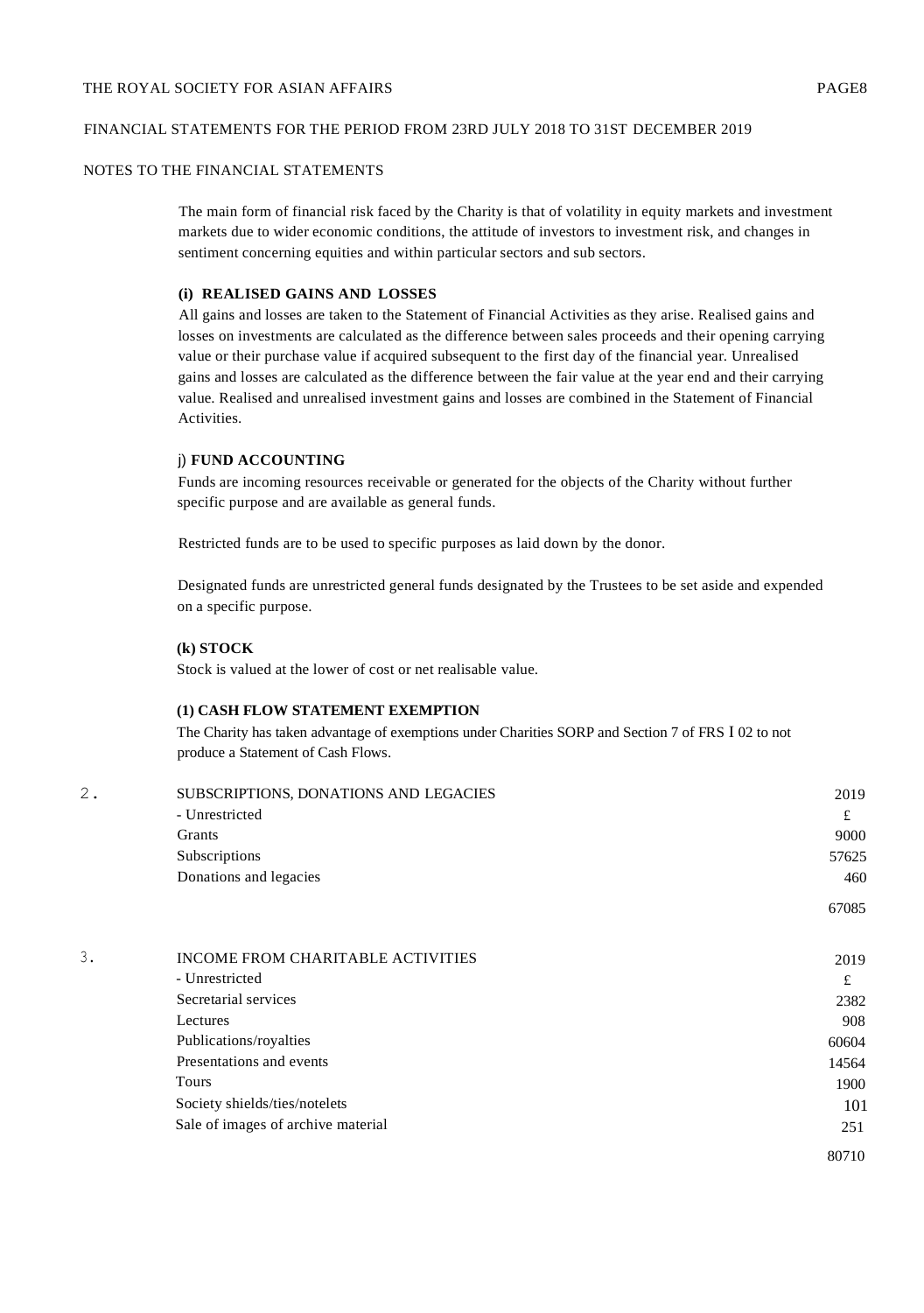# FINANCIAL STATEMENTS FOR THE PERIOD FROM 23RD JULY 2018TO31ST DECEMBER 2019

# NOTES TO THE FINANCIAL STATEMENTS

| 4. | <b>INVESTMENT INCOME</b>             |            |            | 2019      |
|----|--------------------------------------|------------|------------|-----------|
|    |                                      |            |            | £         |
|    | Dividends on listed investments      |            |            | 29577     |
|    | Interest receivable on cash deposits |            |            |           |
|    |                                      |            |            | 29578     |
|    |                                      |            |            |           |
| 5. | COST OF CHARITABLE ACTIVITIES        |            |            | 2019      |
|    |                                      |            |            | $\pounds$ |
|    | Lectures                             |            |            | 3674      |
|    | Library services                     |            |            | 327       |
|    | Publications                         |            |            | 23942     |
|    | Presentations and events             |            |            | 26934     |
|    | Ties/shields/notelets                |            |            | 128       |
|    | Support costs (note 6)               |            |            | 143028    |
|    |                                      |            |            | 198033    |
|    |                                      |            |            |           |
| 6. | SUPPORT COSTS                        | Charitable |            | 2019      |
|    |                                      | Activities | Governance | Total     |
|    |                                      | £          | £          | £         |
|    | Staff costs                          | 84206      |            | 84206     |
|    | IT support and consumables           | 6315       |            | 6315      |
|    | Cleaning                             | 1605       |            | 1605      |
|    | Rent, rates and utilities            | 33201      |            | 33201     |

|    | Telephone                    | 1247   |      | 1247   |
|----|------------------------------|--------|------|--------|
|    | Bank charges                 | 806    |      | 806    |
|    | Depreciation                 | 2831   |      | 2831   |
|    | Governance (note 7)          | $- -$  | 3720 | 3720   |
|    |                              | 139308 | 3720 | 143028 |
| 7. | <b>GOVERNANCE COSTS</b>      |        |      | 2019   |
|    |                              |        |      | £      |
|    | Legal and professional costs |        |      | 104    |
|    | Independent Examiners fee    |        |      | 1800   |
|    | Bookkeeping                  |        |      | 1816   |
|    |                              |        |      |        |

Insurance 2244 2244 2244 Repairs to property 1790 1790 Printing, stationery, postage and advertising 4365 4365 4365 Other office costs 698 - 698

# 8. LIBRARY

Library assets have not been capitalised other than their inclusion in the balance sheet at a written down net book value of£ 1.

3720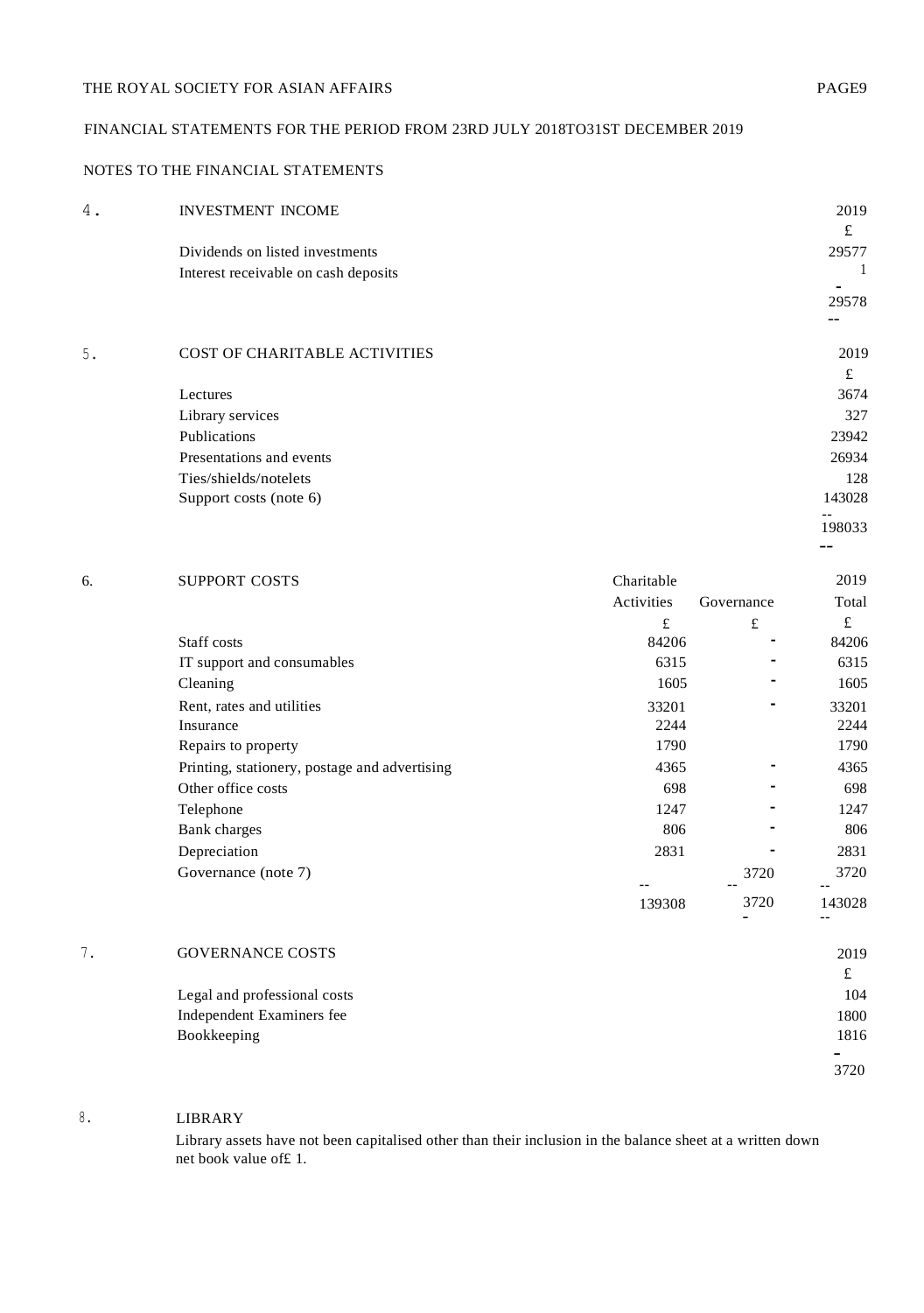# FINANCIAL STATEMENTS FOR THE PERIOD FROM 23RD JULY 2018 TO 31ST DECEMBER 2019

# NOTES TO THE FINANCIAL STATEMENTS

| 9.  | TANGIBLE FIXED ASSETS           |          | Office    |         |  |  |
|-----|---------------------------------|----------|-----------|---------|--|--|
|     |                                 | Software | Equipment | Total   |  |  |
|     |                                 | £        | £         | £       |  |  |
|     | COST                            |          |           |         |  |  |
|     | Additions                       | 5994     | 5362      | 11356   |  |  |
|     | Balance at 31st December 2019   | 5994     | 5362      | 11356   |  |  |
|     | ACCUMULATED DEPRECIATION        |          |           |         |  |  |
|     | Charge for period               | 1499     | 1333      | 2832    |  |  |
|     | Balance at 31st December 2019   | 1499     | 1333      | 2832    |  |  |
|     | NET BOOK VALUE                  |          |           |         |  |  |
|     | At 31st December 2019           | 4495     | 4029      | 8524    |  |  |
| 10. | <b>INVESTMENTS</b>              |          |           | 2019    |  |  |
|     | <b>Listed Investments</b>       |          |           | £       |  |  |
|     | Additions                       |          |           | 723950  |  |  |
|     | Disposals                       |          |           | (21337) |  |  |
|     | Net realised investment gain    |          |           | 4175    |  |  |
|     | Net unrealised investment gains |          |           | 104022  |  |  |
|     | Market value at end of period   |          |           | 810810  |  |  |
|     |                                 |          |           |         |  |  |

Listed investments are revalued at the year end to their market value. The listed investments are held indirectly on behalf of the Society.

The historical cost of listed investments is £706789. The majority of investment assets are held in the UK and there are no restrictions on the realisation of these investments.

| 11. | <b>STOCK</b>                                          | 2019        |
|-----|-------------------------------------------------------|-------------|
|     |                                                       | £           |
|     | Inventory                                             | 1080        |
|     |                                                       |             |
| 12. | <b>DEBTORS</b>                                        | 2019<br>f   |
|     | Trade receivables                                     | 22179       |
|     | Other debtors                                         | 28324       |
|     | Prepayments                                           | 12162       |
|     |                                                       | 62665       |
| 13. | <b>CREDITORS: AMOUNTS FALLING DUE WITHIN ONE YEAR</b> | 2019        |
|     |                                                       | $\mathbf f$ |
|     | Social security and other truces                      | 1723        |
|     | Accruals and deferred income                          | 35768       |
|     | Trade creditors                                       | 226         |
|     |                                                       | 37717       |